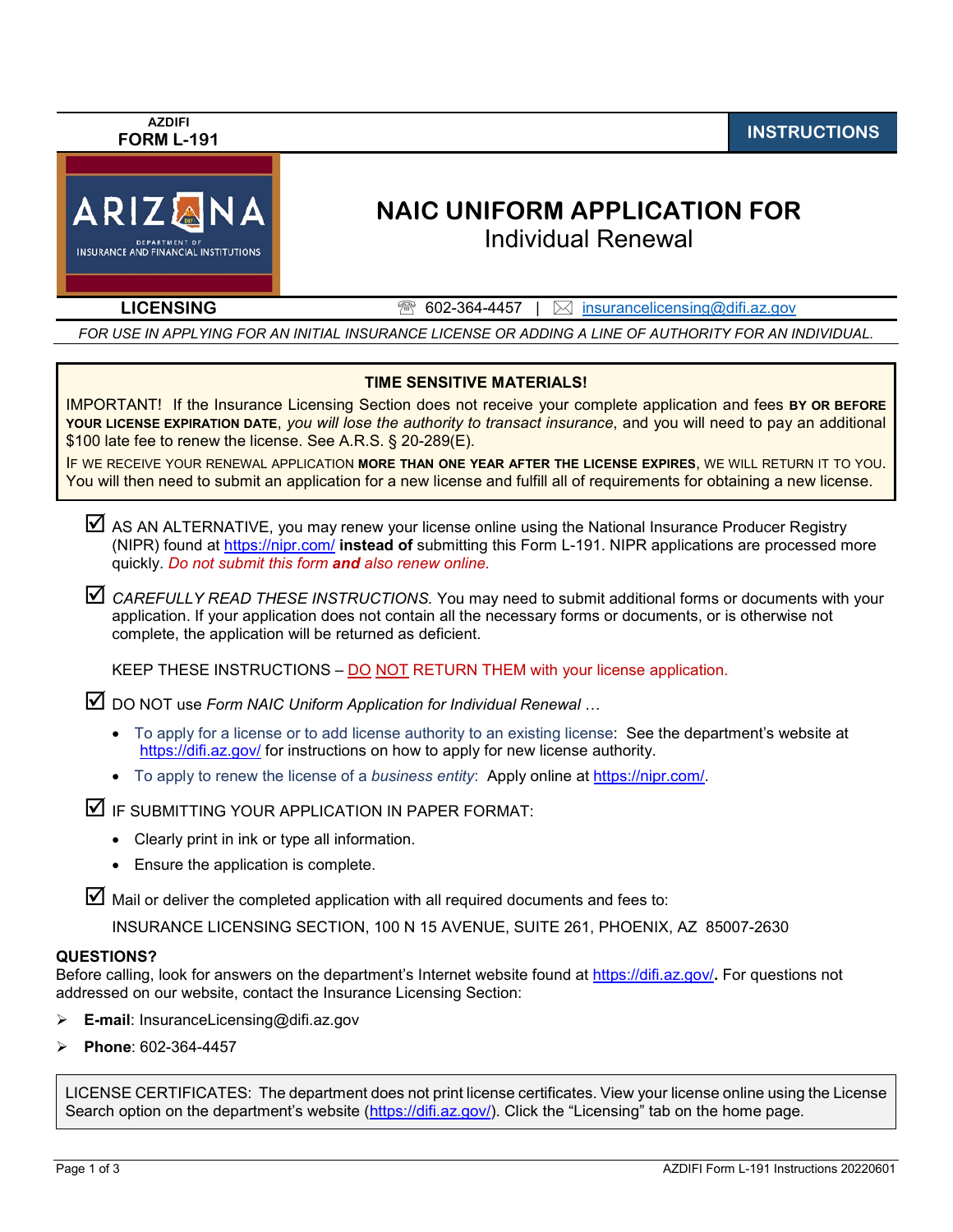### **DEMOGRAPHIC INFORMATION**

- Your business address **MUST BE THE PHYSICAL STREET ADDRESS** accessible to the public where you transact insurance (not a post office box or postal mail box). If you conduct business from your home, enter the address of your home in this section.
- You may use a street address, post office box (or PMB) as your mailing address.
- Please fully complete this section of the form.

#### **AGENCY OR BUSINESS ENTITY AFFILIATIONS**

This is not a required field. Any information entered will not be tracked by the department.

#### **BACKGROUND INFORMATION**

If you answer "Yes" to one or more of these questions, *include*:

- a. A **signed** statement describing **in detail** all incidents including
	- names of all parties involved,
	- dates and locations,
	- the names and localities of any courts and/or administrative agencies involved,
	- the disposition of each matter,
	- whether the conviction, plea or finding was for a felony or open-ended charge;

#### **AND**

b. Copies of any and all indictments, complaints, plea agreements, orders of conviction, notices of hearing or trial, sentencing orders, suspension/revocation orders and any other information which relates to each matter. *If copies are not available, you must provide as a part of this application a letter from the clerk of the pertinent court or the official involved stating the records are not available and the reason*.

## **IMPORTANT!**

**The Violent Crime Control and Law Enforcement Act of 1994** prohibits any person convicted of any criminal felony involving dishonesty, breach of trust or a violation of the Act from engaging in the business of insurance without the specific written consent of the appropriate state insurance regulatory official. 18 U.S.C. § 1033. *A person who does not obtain the specific written consent may be subject to federal criminal prosecution*. There is no automatic waiver for an individual who may already possess a license. Further, the Act prohibits any person or entity from willfully permitting a prohibited person, as described above, from engaging in the business of insurance and the Act subjects such a person or entity to criminal sanctions.

### **CONTINUING EDUCATION**

Continuing education ("CE") requirements applicable to Arizona-resident insurance **producers** have changed. For more information, please visit the department's website online at (https://https://difi.az.gov/producers/produceragentbroker.az.gov/ice).

- Non-residents are not required to complete CE if the non-resident fulfills resident state CE requirements.
- An Arizona resident who holds a major-line insurance producer license may be required to complete insurance continuing education.
- A person that does not hold a major-line insurance producer license (such as a credit insurance producer, an insurance adjuster, a bail bond agent, etc.) does not have an insurance continuing education requirement.
- If you are required to complete insurance CE, *do not wait until the end of your license term to try to fulfill CE requirements***.** Not only must you register for and complete the CE, but the CE provider must issue to you a Certificate of Completion and must report your course completion to Prometric. This can take time, which could result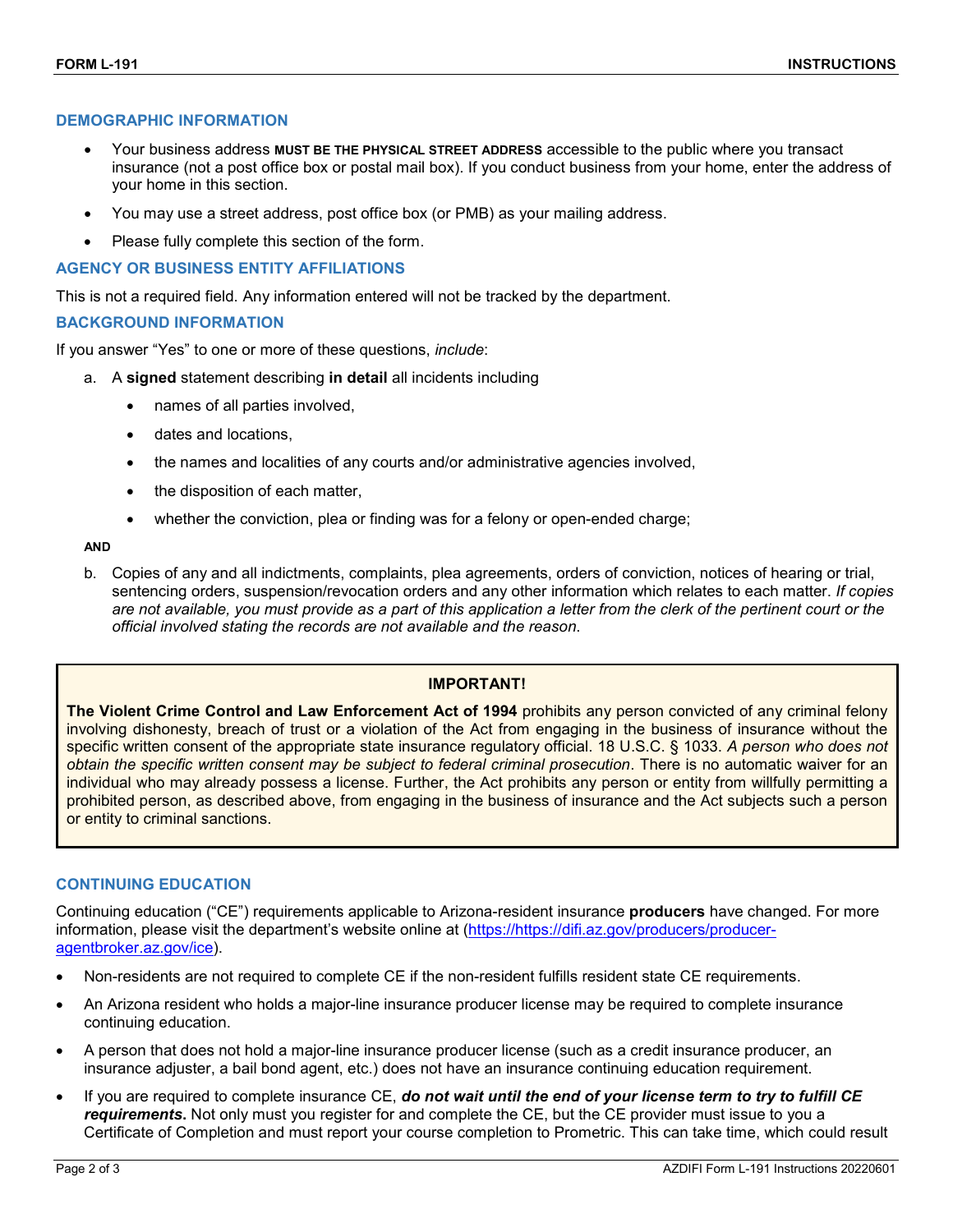in your not meeting license renewal requirements and expose you to the risks of losing your authority to transact insurance and to having to pay a late renewal fee.

### **FEES**

For a new license **OR** to add authority to an existing license:

| Fees are <b>NON-REFUNDABLE</b> and are not prorated [A.R.S. § 20-167(B)].<br>Make your check or money order payable to INSURANCE LICENSING SECTION. |                                                                                                                                                                                                   |  |  |  |  |  |  |
|-----------------------------------------------------------------------------------------------------------------------------------------------------|---------------------------------------------------------------------------------------------------------------------------------------------------------------------------------------------------|--|--|--|--|--|--|
| →                                                                                                                                                   | \$120.00<br>Adjuster<br><b>Bail Bond Agent</b><br>Insurance Producer<br>Portable Electronics Vendor<br><b>Rental Car Agent</b><br><b>Risk Management Consultant</b><br>Self Service Storage Agent |  |  |  |  |  |  |
| Surplus Lines Broker License Fee →<br>Surplus Lines Broker<br>$\bullet$<br>Mexican Insurance Surplus Lines Broker<br>$\bullet$                      | \$100.00 to add authority to an existing license that<br>expires in two years or less;                                                                                                            |  |  |  |  |  |  |
| Life Settlement Broker License Fee →                                                                                                                | \$500.00 for authority that expires in more than two<br>years.                                                                                                                                    |  |  |  |  |  |  |
| Navigator and/or Certified Application Counselor. →                                                                                                 | \$0.00                                                                                                                                                                                            |  |  |  |  |  |  |

THE ARIZONA DEPARTMENT OF INSURANCE IS AN EQUAL EMPLOYMENT OPPORTUNITY AGENCY THAT COMPLIES WITH THE AMERICANS WITH DISABILITIES ACT ("ADA") OF 1990. PERSONS WITH DISABILITIES MAY REQUEST ACCOMMODATION BY CONTACTING THE ADA COORDINATOR AT 602-364-3471. REQUESTS SHOULD BE MADE AS EARLY AS POSSILE TO ALLOW TIME FOR THE DEPARTMENT TO MAKE APPROPRIATE ARRANGEMENTS.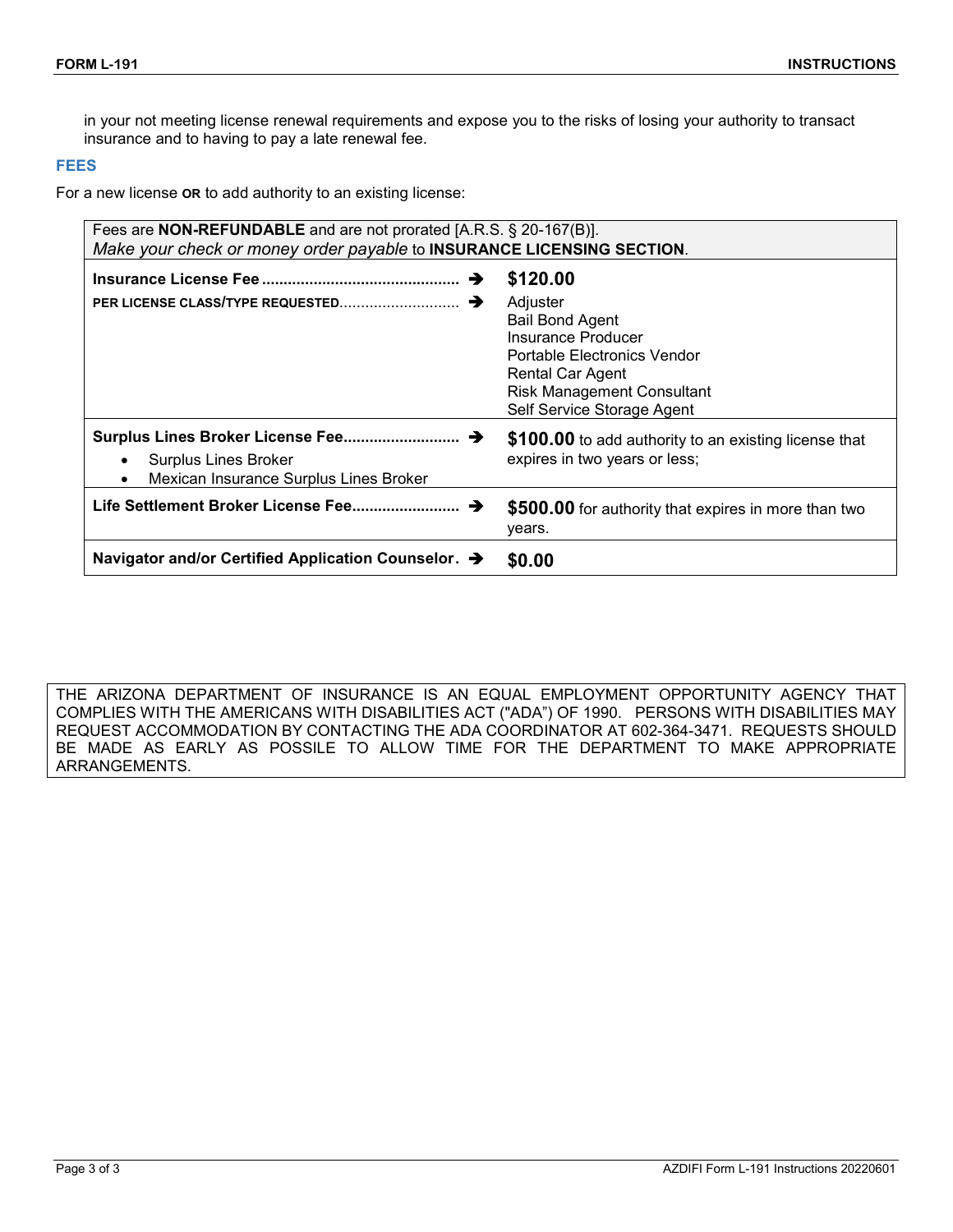

# **Uniform Application for Individual Producer License Renewal/Continuation**

(Please Print or Type)

# **Check appropriate box for license requested.**

- Resident License
- Non-Resident License
	- Identify Home State:  $\bullet$
	- Identify Home State License #:  $\bullet$

| <b>Demographic Information</b>                                                                                                                                                                                                                                                                                    |                                                                                                                                                                                |                               |  |                                               |                                                            |                                                                 |                                     |  |  |
|-------------------------------------------------------------------------------------------------------------------------------------------------------------------------------------------------------------------------------------------------------------------------------------------------------------------|--------------------------------------------------------------------------------------------------------------------------------------------------------------------------------|-------------------------------|--|-----------------------------------------------|------------------------------------------------------------|-----------------------------------------------------------------|-------------------------------------|--|--|
| <sup>1</sup> Soc. Security Number                                                                                                                                                                                                                                                                                 | <sup>2</sup> Date of Birth                                                                                                                                                     |                               |  | 3                                             | If assigned National Producer<br>Number (NP#)              |                                                                 |                                     |  |  |
| <sup>4</sup> Last Name                                                                                                                                                                                                                                                                                            | JR./SR. etc                                                                                                                                                                    |                               |  | <sup>5</sup> First Name                       |                                                            |                                                                 |                                     |  |  |
| 5 Residence/Home Address (Physical Street)                                                                                                                                                                                                                                                                        |                                                                                                                                                                                | 7<br>City                     |  |                                               | 8 State                                                    |                                                                 | <sup>9</sup> Zip or Foreign Country |  |  |
| 6 Individual Applicants Email Address:                                                                                                                                                                                                                                                                            |                                                                                                                                                                                |                               |  |                                               |                                                            |                                                                 |                                     |  |  |
| 10 Business Entity's Name                                                                                                                                                                                                                                                                                         |                                                                                                                                                                                |                               |  |                                               |                                                            |                                                                 |                                     |  |  |
| <sup>11</sup> Business Address (Physical Street)                                                                                                                                                                                                                                                                  |                                                                                                                                                                                | 12 P.O. Box                   |  | 13 City                                       |                                                            | 14 State                                                        | 15 Zip or Foreign Country           |  |  |
| 16 Business Phone Number (include<br>extension)                                                                                                                                                                                                                                                                   | 17 Business Fax Number                                                                                                                                                         |                               |  |                                               | 18 Business E-Mail Address<br>19 Business Web Site Address |                                                                 |                                     |  |  |
| 20 Mailing Address                                                                                                                                                                                                                                                                                                |                                                                                                                                                                                | 21 P.O. Box                   |  | $22$ City                                     |                                                            | 23 State                                                        | 24 Zip or Foreign<br>Country        |  |  |
| $25$ List your Insurance Agency Affiliations: (Complete only if the applicant is to be licensed as an active member of the business entity)<br>NPN Name of Agency Name Communication and the SNPN Name of Agency Name of Agency Name of Agency Name of Agency<br>FEIN                                             |                                                                                                                                                                                |                               |  | <b>Agency or Business Entity Affiliations</b> |                                                            |                                                                 |                                     |  |  |
|                                                                                                                                                                                                                                                                                                                   |                                                                                                                                                                                | <b>Background Information</b> |  |                                               |                                                            |                                                                 |                                     |  |  |
| 26<br>1. Have you been convicted of a crime, had a judgment withheld or deferred, or are you currently charged with committing a crime, which has<br>not been previously reported to this insurance department?<br>Note: "Crime" includes a misdemeanor, a felony or a military offense.                          |                                                                                                                                                                                |                               |  |                                               |                                                            |                                                                 | Yes No                              |  |  |
| You may exclude misdemeanor traffic citations and misdemeanor convictions or pending misdemeanor charges involving driving under<br>the influence (DUI) or driving while intoxicated (DWI), driving without a license, reckless driving, or driving with a suspended or<br>revoked license and juvenile offenses. |                                                                                                                                                                                |                               |  |                                               |                                                            |                                                                 |                                     |  |  |
| "Convicted" includes, but is not limited to, having been found guilty by verdict of a judge or jury, having entered a plea of guilty or nolo<br>contendere or no contest, or having been given probation, a suspended sentence or a fine.                                                                         |                                                                                                                                                                                |                               |  |                                               |                                                            |                                                                 |                                     |  |  |
| If you answer yes, you must attach to this application:<br>a)<br>a copy of the charging document,<br>b)<br>c)                                                                                                                                                                                                     | a written statement explaining the circumstances of each incident,<br>a copy of the official document, which demonstrates the resolution of the charges or any final judgment. |                               |  |                                               |                                                            |                                                                 |                                     |  |  |
| If you have a felony conviction involving dishonesty or breach of trust, have you applied for written consent to engage in the business of<br>insurance in your home state as required by 18 USC 1033?                                                                                                            |                                                                                                                                                                                |                               |  |                                               |                                                            | N/A_____Yes_____No _____                                        |                                     |  |  |
| If so, was that consent granted? (Attach copy of 1033 consent approved byhome state.)                                                                                                                                                                                                                             |                                                                                                                                                                                |                               |  |                                               |                                                            | $N/A$ $Yes$ $No$ $\rule{1em}{0.15mm}$ $No$ $\rule{1em}{0.15mm}$ |                                     |  |  |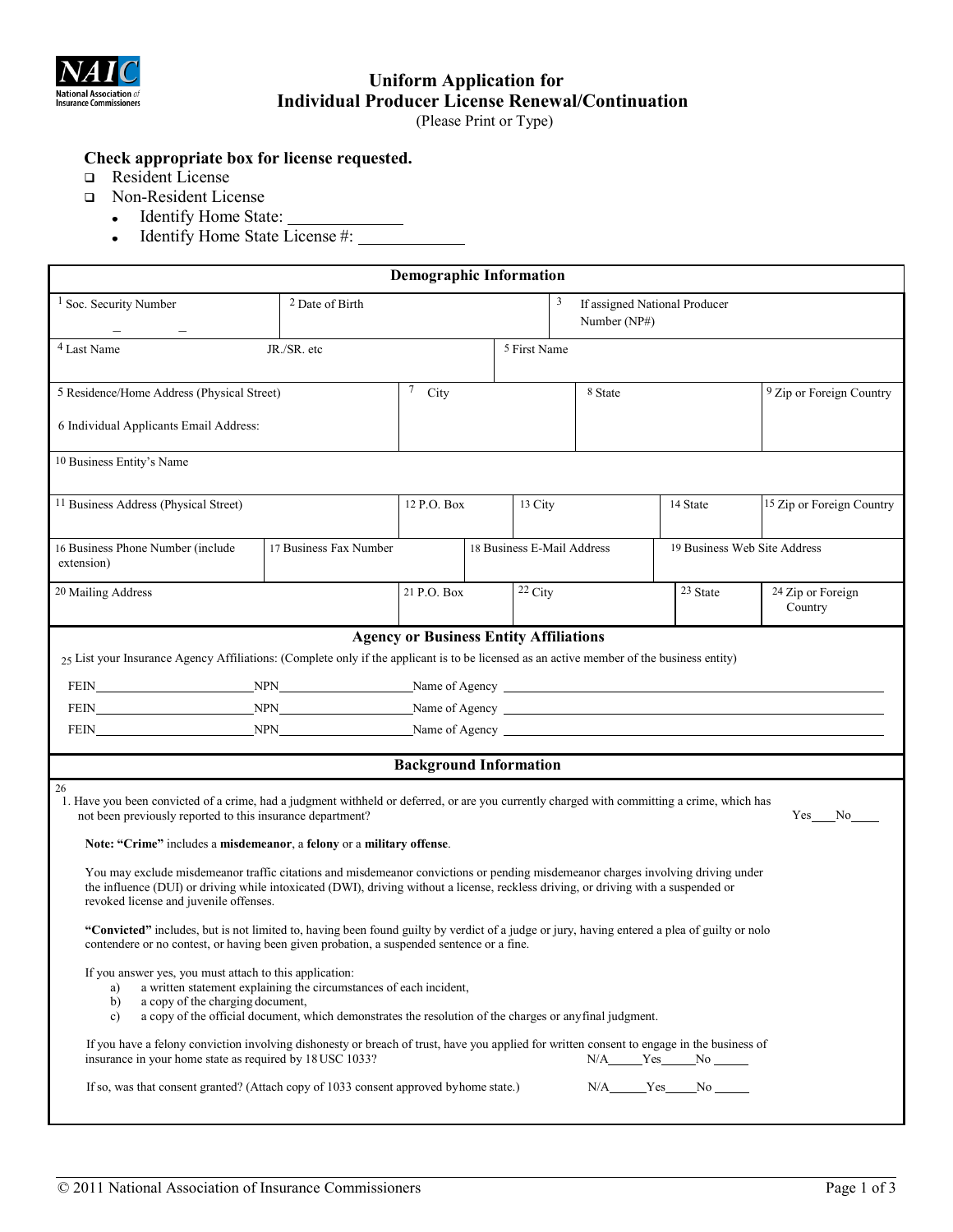

**Uniform Application for Individual Producer License Renewal/Continuation**

| <b>Background Information continued</b>                                                                                                                                                                                                                                                                                                                                                                                                                                                                                                                                                                                                                                                                                                                                                                                                                  |               |          |  |  |  |
|----------------------------------------------------------------------------------------------------------------------------------------------------------------------------------------------------------------------------------------------------------------------------------------------------------------------------------------------------------------------------------------------------------------------------------------------------------------------------------------------------------------------------------------------------------------------------------------------------------------------------------------------------------------------------------------------------------------------------------------------------------------------------------------------------------------------------------------------------------|---------------|----------|--|--|--|
| 2. Have you been named or involved as a party in an administrative proceeding, including a FINRA sanction or arbitration proceeding regarding<br>any professional or occupational license or registration, which has not been previously reported to this insurance department?                                                                                                                                                                                                                                                                                                                                                                                                                                                                                                                                                                          |               |          |  |  |  |
| "Involved" means having a license censured, suspended, revoked, canceled, terminated; or, being assessed a fine, placed on probation,<br>sanctioned or surrendering a license to resolve an administrative action. "Involved" also means being named as a party to an administrative<br>or arbitration proceeding, which is related to a professional or occupational license, or registration. "Involved" also means having a license,<br>or registration, application denied or the act of withdrawing an application to avoid a denial. INCLUDE any business so named because of<br>your actions in your capacity as an owner, partner, officer or director, or member or manager of a Limited Liability Company. You may<br>exclude terminations due solely to noncompliance with continuing education requirements or failure to pay a renewal fee. |               |          |  |  |  |
| If you answer yes, you must attach to this application:<br>a written statement identifying the type of license and explaining the circumstances of each incident,<br>a)<br>a copy of the Notice of Hearing or other document that states the charges and allegations, and<br>b)<br>a copy of the official document which demonstrates the resolution of the charges or any final judgment.<br>c)                                                                                                                                                                                                                                                                                                                                                                                                                                                         |               |          |  |  |  |
| 3. Do you have a child support obligation in arrearage, which has not been previously reported to this insurance department?                                                                                                                                                                                                                                                                                                                                                                                                                                                                                                                                                                                                                                                                                                                             | Yes           | No       |  |  |  |
| If you answer yes,                                                                                                                                                                                                                                                                                                                                                                                                                                                                                                                                                                                                                                                                                                                                                                                                                                       |               |          |  |  |  |
| by how many months are you in arrearage?<br>a)                                                                                                                                                                                                                                                                                                                                                                                                                                                                                                                                                                                                                                                                                                                                                                                                           |               | Months   |  |  |  |
| are you currently subject to and in compliance with any repayment agreement?<br>b)                                                                                                                                                                                                                                                                                                                                                                                                                                                                                                                                                                                                                                                                                                                                                                       |               | $Yes$ No |  |  |  |
| c)<br>are you the subject of a child support related subpoena/warrant?                                                                                                                                                                                                                                                                                                                                                                                                                                                                                                                                                                                                                                                                                                                                                                                   | Yes No        |          |  |  |  |
| 4. In response to a "yes" answer to one or more of the Background Questions for this renewal application, are you submitting document(s) to the<br>NAIC/NIPR Attachments Warehouse?<br>If you answer yes                                                                                                                                                                                                                                                                                                                                                                                                                                                                                                                                                                                                                                                 | N/A<br>Yes No |          |  |  |  |
| Will you be associating (linking) previously filed documents from the NAIC/NIPR Attachments Warehouse to this application?                                                                                                                                                                                                                                                                                                                                                                                                                                                                                                                                                                                                                                                                                                                               | Yes           | No.      |  |  |  |
| Note: If you have previously submitted documents to the Attachments Warehouse that are intended to be filed with this renewal<br>application, you must go to the Attachments Warehouse and associate (link) the supporting document(s) to this application based<br>upon the particular background question number you have answered yes to on this application. You will receive information in a<br>follow-up page at the end of the application process, providing a link to the Attachment Warehouse instructions.                                                                                                                                                                                                                                                                                                                                   |               |          |  |  |  |
|                                                                                                                                                                                                                                                                                                                                                                                                                                                                                                                                                                                                                                                                                                                                                                                                                                                          |               |          |  |  |  |